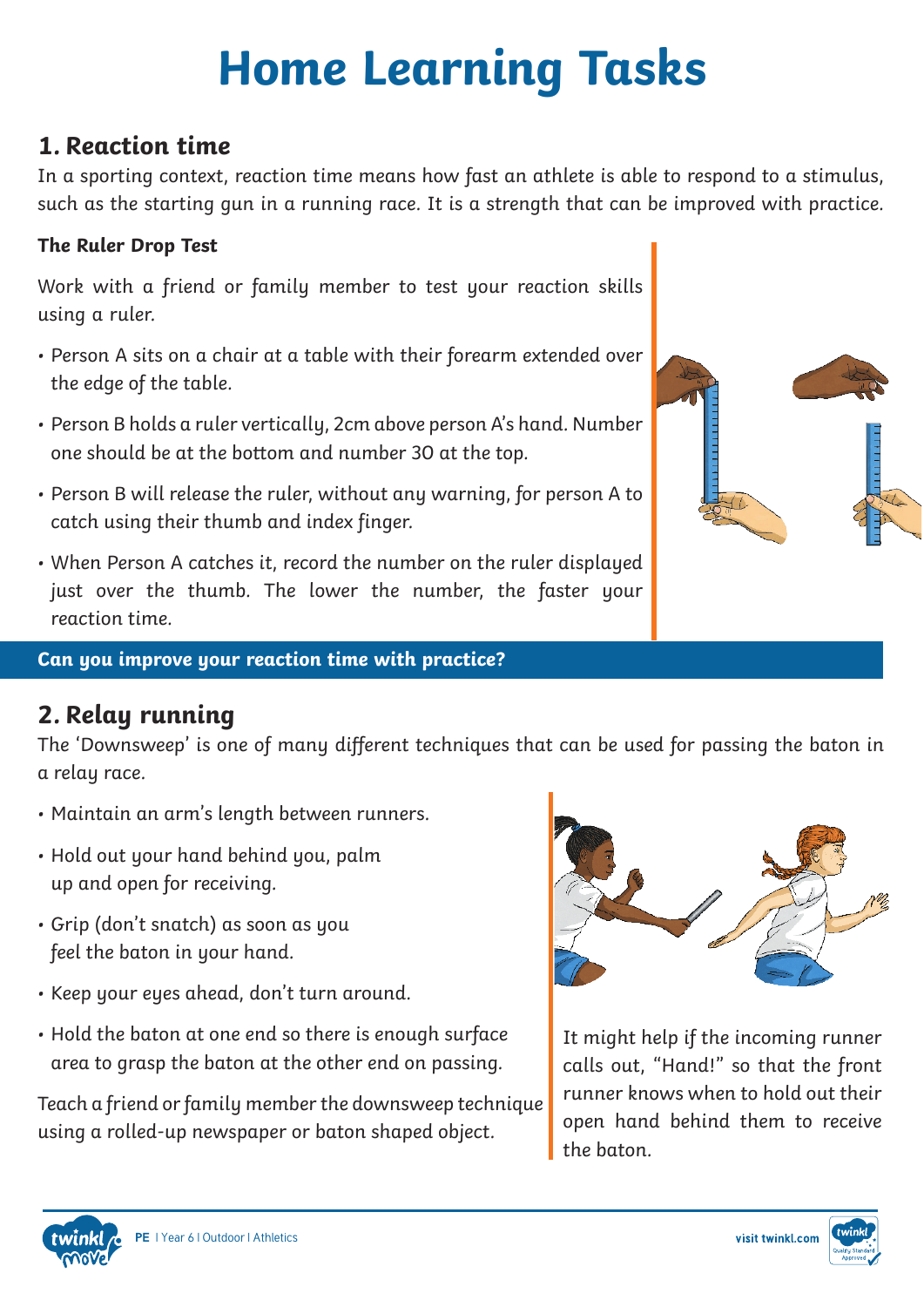# **3. Endurance running**

Practise running over longer distances and testing your endurance and stamina by playing a game of 'Cat and Mouse'.

You will need at least four people for this game.

### **How to play**

Two teams (of two or more people) line up in separate places, at an equal distance apart, around a marked-out circuit. On the signal, the first runner from each team runs round the circle and back to their starting point to tag the next person in their team. Runner two then completes the circuit and so on. This is a continuous relay until one team catches the another.



#### Can you improve your reaction time with practice? **4. Hurdling**

Hurdling is one of the most demanding events in track and field athletics. Hurdlers must strengthen and work on several different muscle groups in their training, including the core muscles, hip flexors and calves.

Try these different muscle strengthening exercises:

- Squats how many can you do in 20 seconds?
- The plank can you hold it for 30 seconds?
- Mountain Climbers do 10, have a break and repeat.